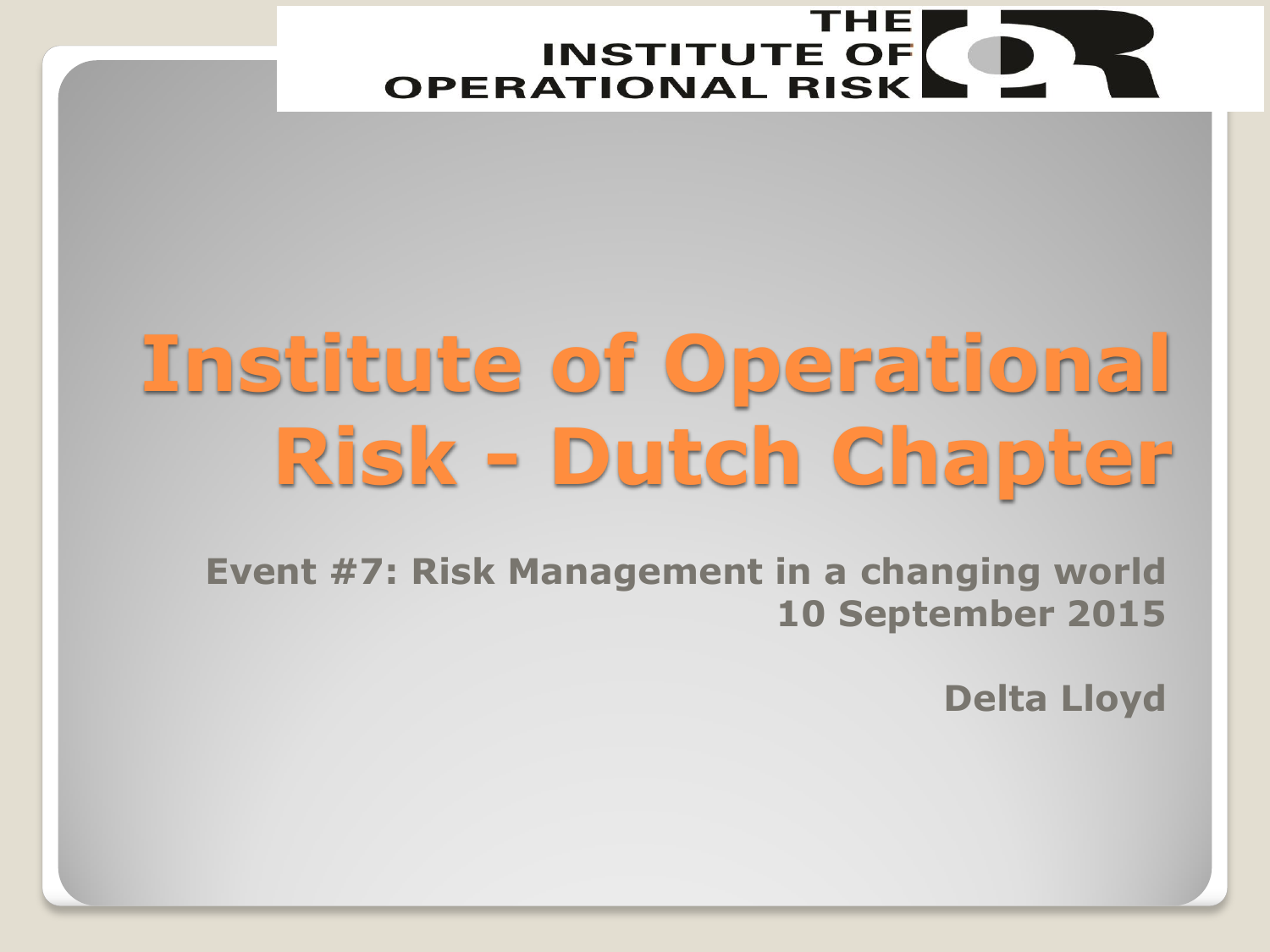## **Today's agenda**

- 09:30 Opening, Alex Dowdalls, Head of Netherlands Chapter IOR
- 09:40 Innovation and disruptive technologies, Mark Zawacki, 650Labs *10:30 Break*
- 11:00 Conduct, Integrity and Ethics, Sylvie Bleker-van Eijk, VU/Deloitte
- *12:00 Lunch*
- 12:45 Scenario analysis, Hans Bikker, DNB
- *13:45 Break*
- 14:00 Cyber, Carlo Klerk, Achmea
- 15:00 Panel discussion
- 16:00 Networking Borrel
- 18:00 End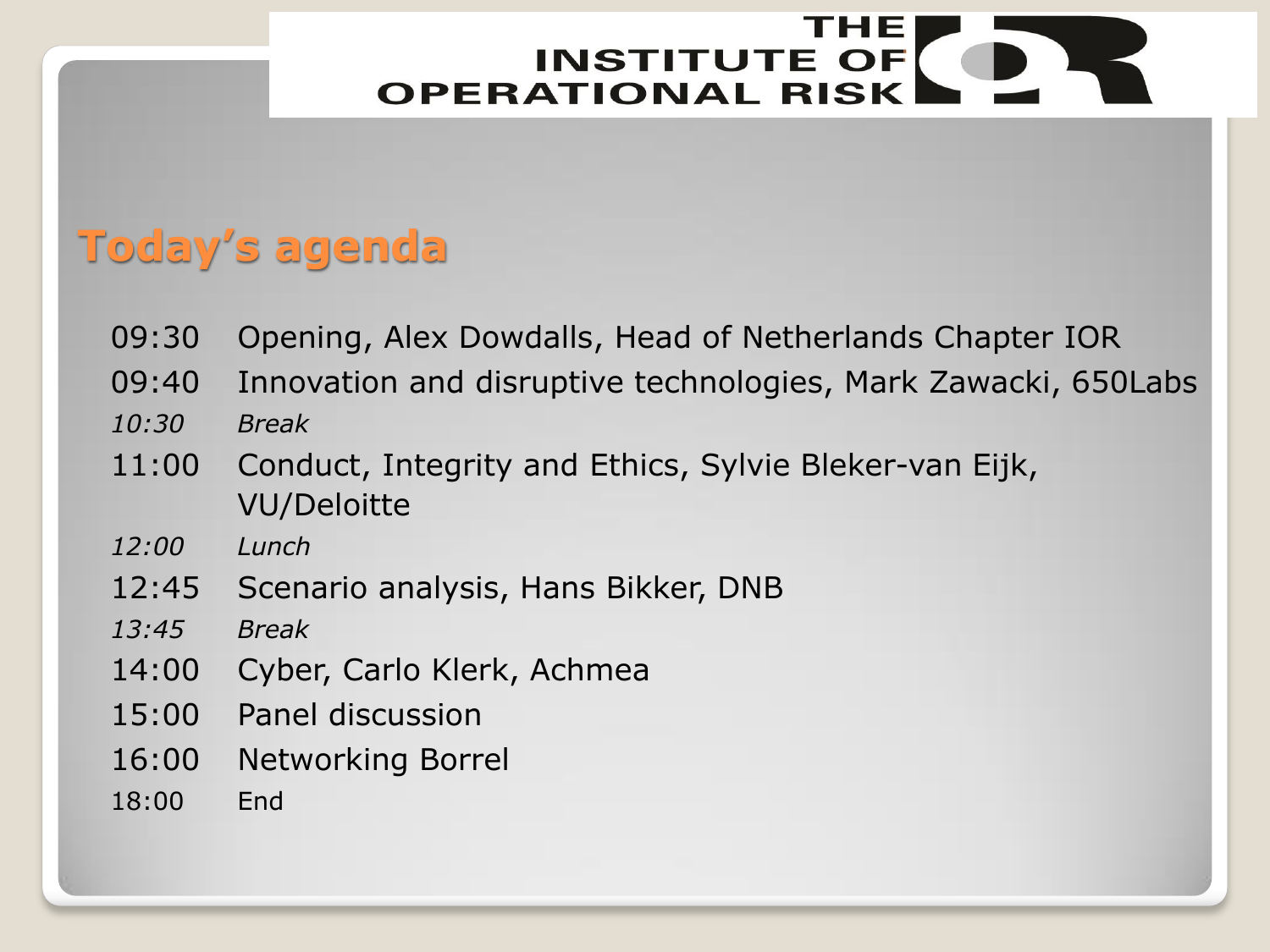## **Its an exciting time to be in ORM**

#### • People

- Integrity in the spotlights (again)
- Process and Systems
	- Digital disruption of our market
- Events
	- VUCA world!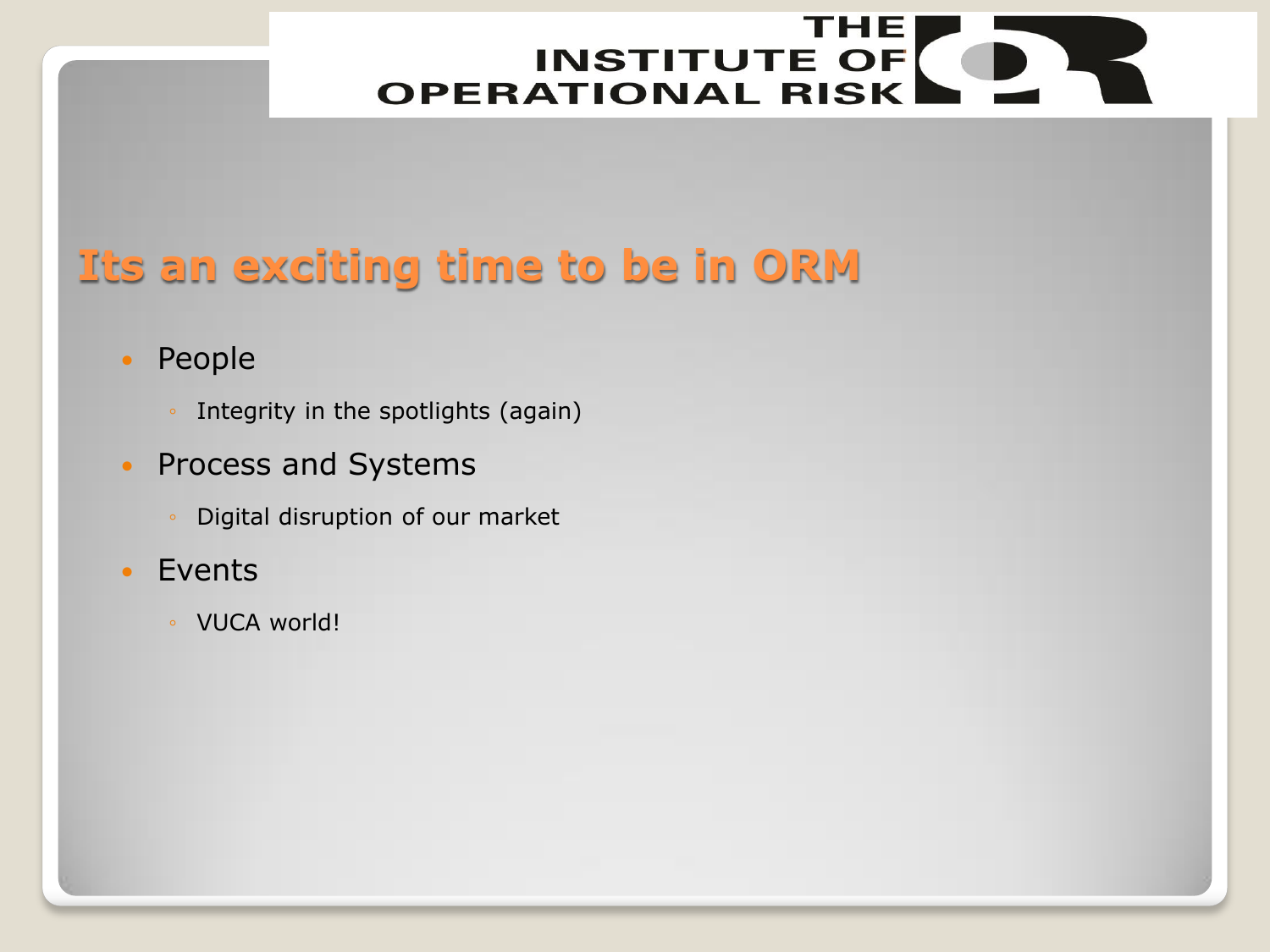#### **The mission of the Institute**

*To promote the development and discipline of Operational Risk and to foster and maintain investigations and research into the best means and methods of developing and applying the discipline and to encourage, increase, disseminate and promote knowledge, education and training and the exchange of information and ideas.*

> *Wij bevorderen de discipline van "Operational Risk Management" in Nederland*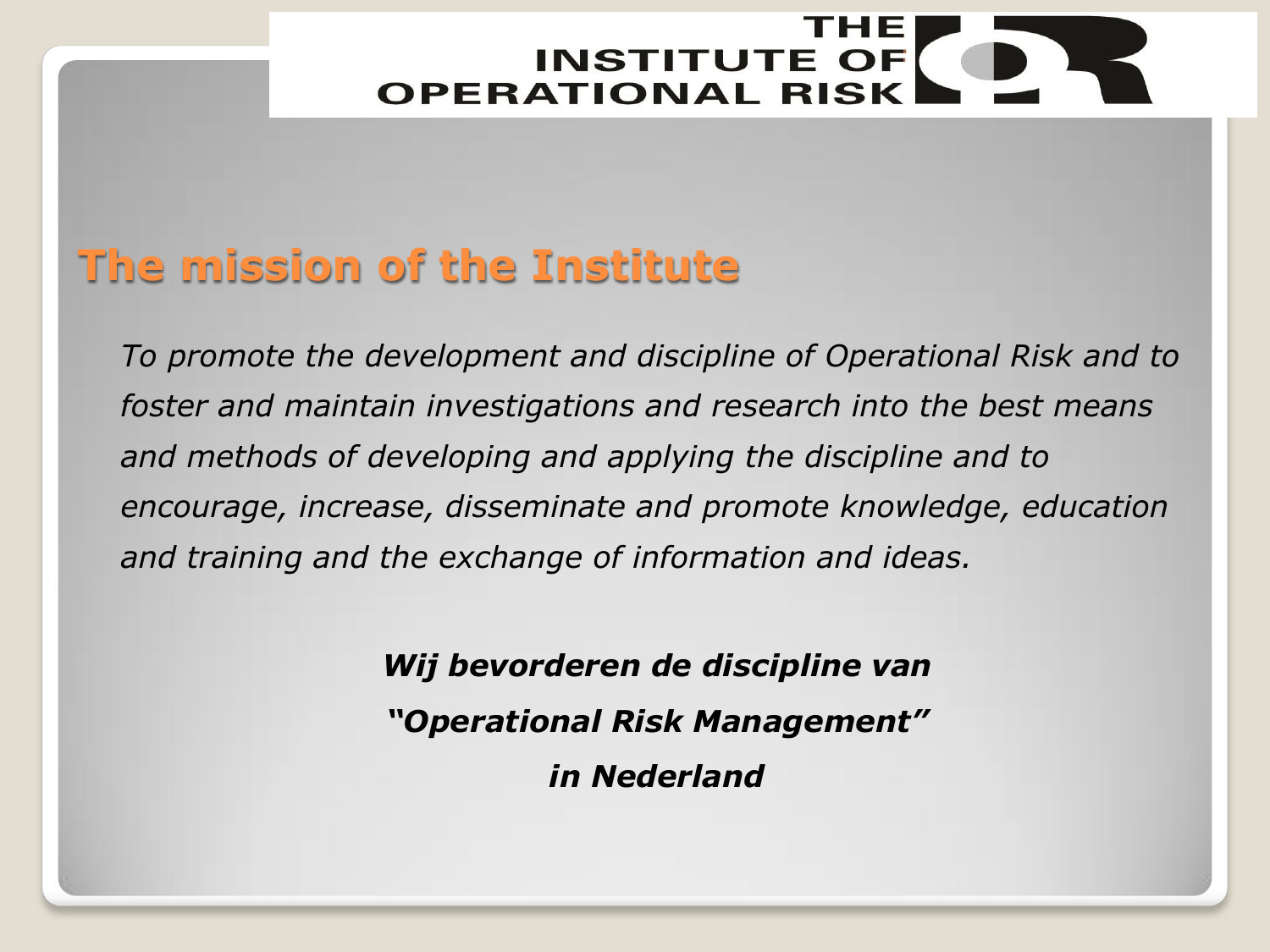## **The Dutch IOR chapter**

Objectives:

- Bring ORM professionals together
- Share experiences and learn from each other
- Raise the level of our profession
- Link to an established international body

*Contribute to a safer, more risk aware economy*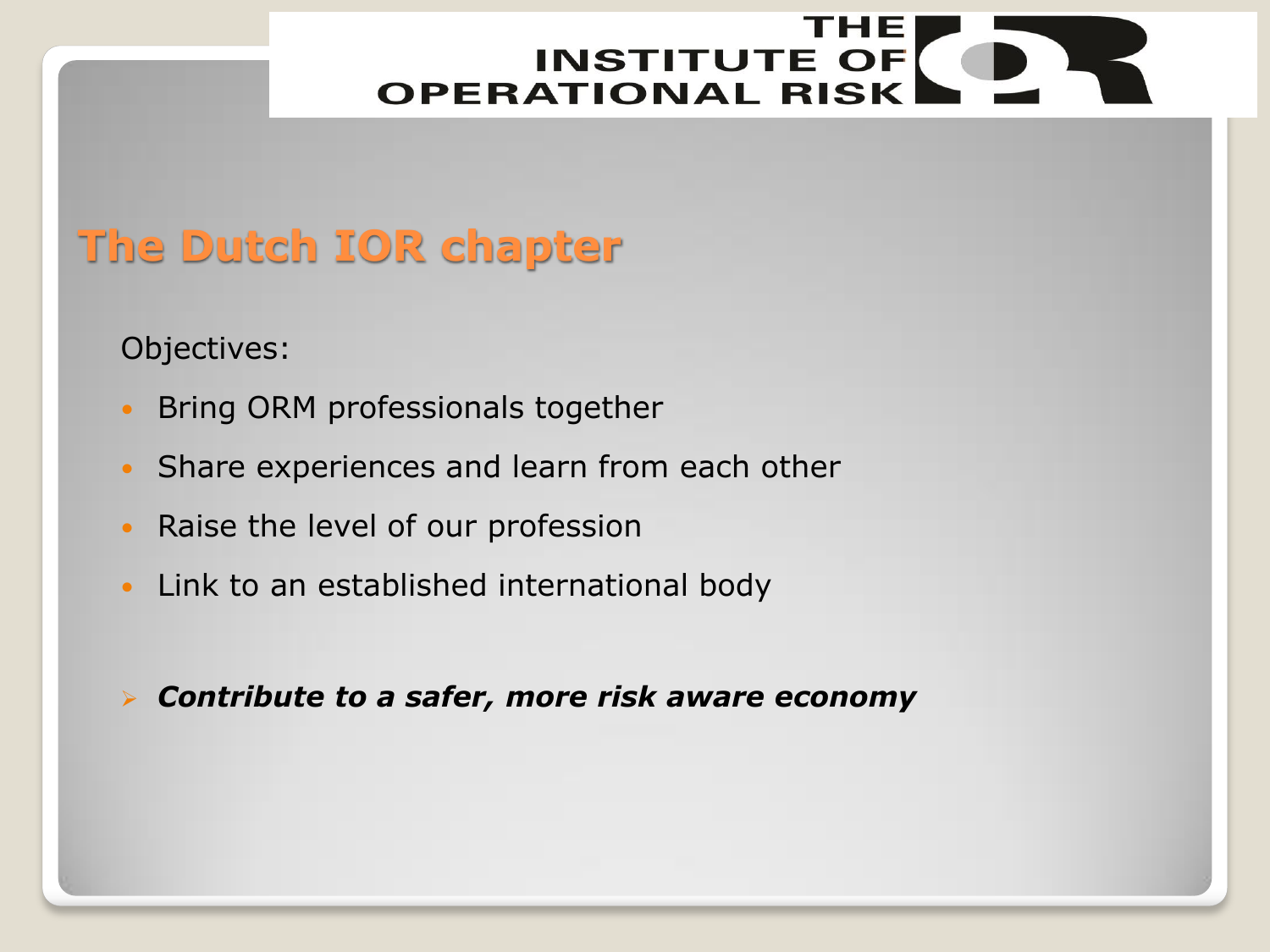#### *Developments #1: Certificate in Operational Risk (COR)*

- The Education programme is a key strategic initiative of the IOR, with the objectives of delivering an initial Certificate qualification leading to a Diploma in Operational Risk during 2015-2018.
- The COR will consist of a self-study Course Workbook of approx. 200 hours, with assessment by online Exams and will be underpinned by a Quality Management System to support accreditation.
- Accreditation by a third party will ensure that the learners experience of the COR, is one where 'quality and fitness for purpose' continuously underpin and add value throughout the learning process.
- The programme aims to ensure that the COR adds value to the continuous development of risk management, of individuals, their organizations, the IOR, and the risk management profession internationally.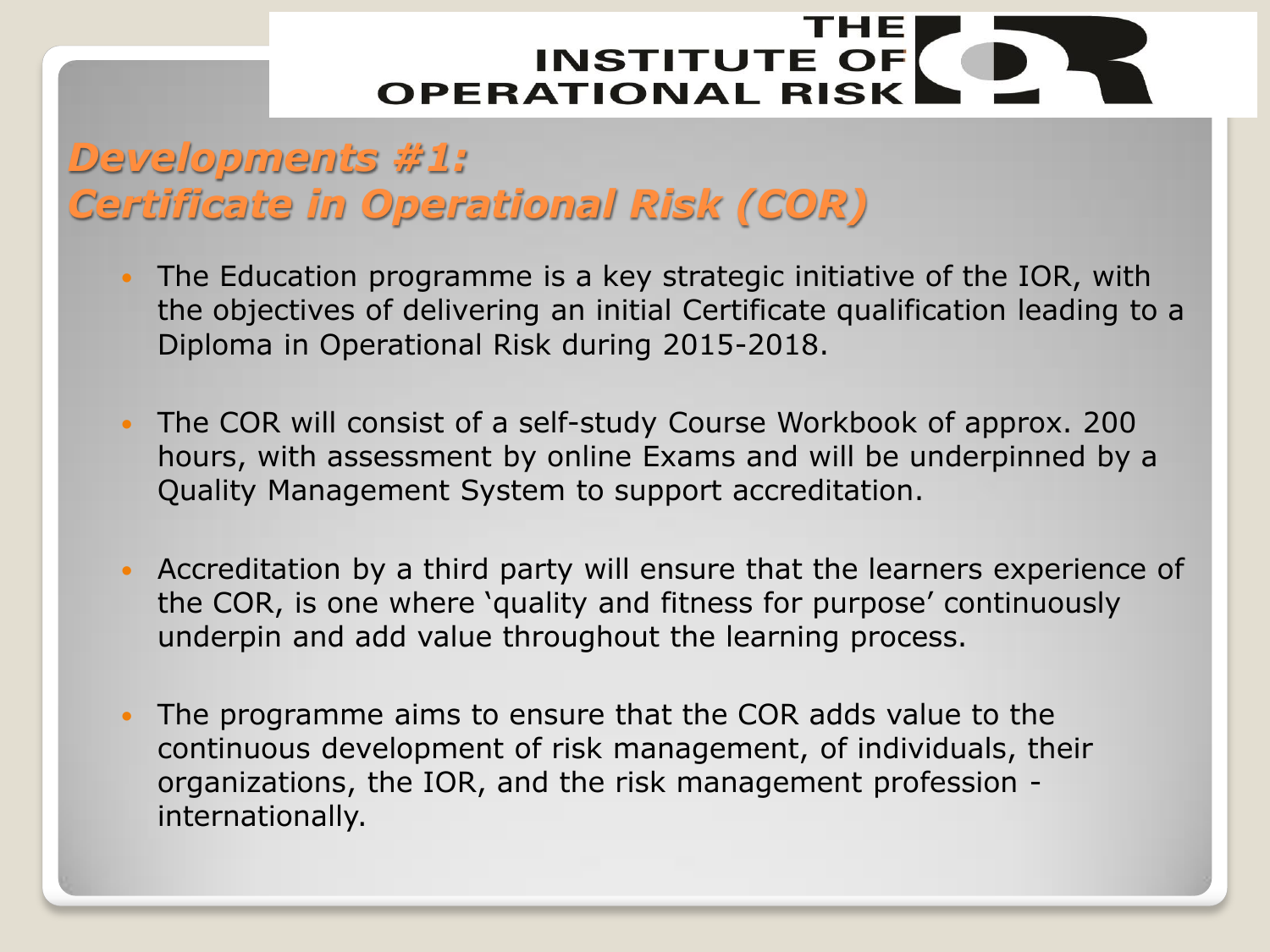## **2015 Agenda**

- 5 November ABN AMRO
	- avond bijeenkomst (17:00 20:30)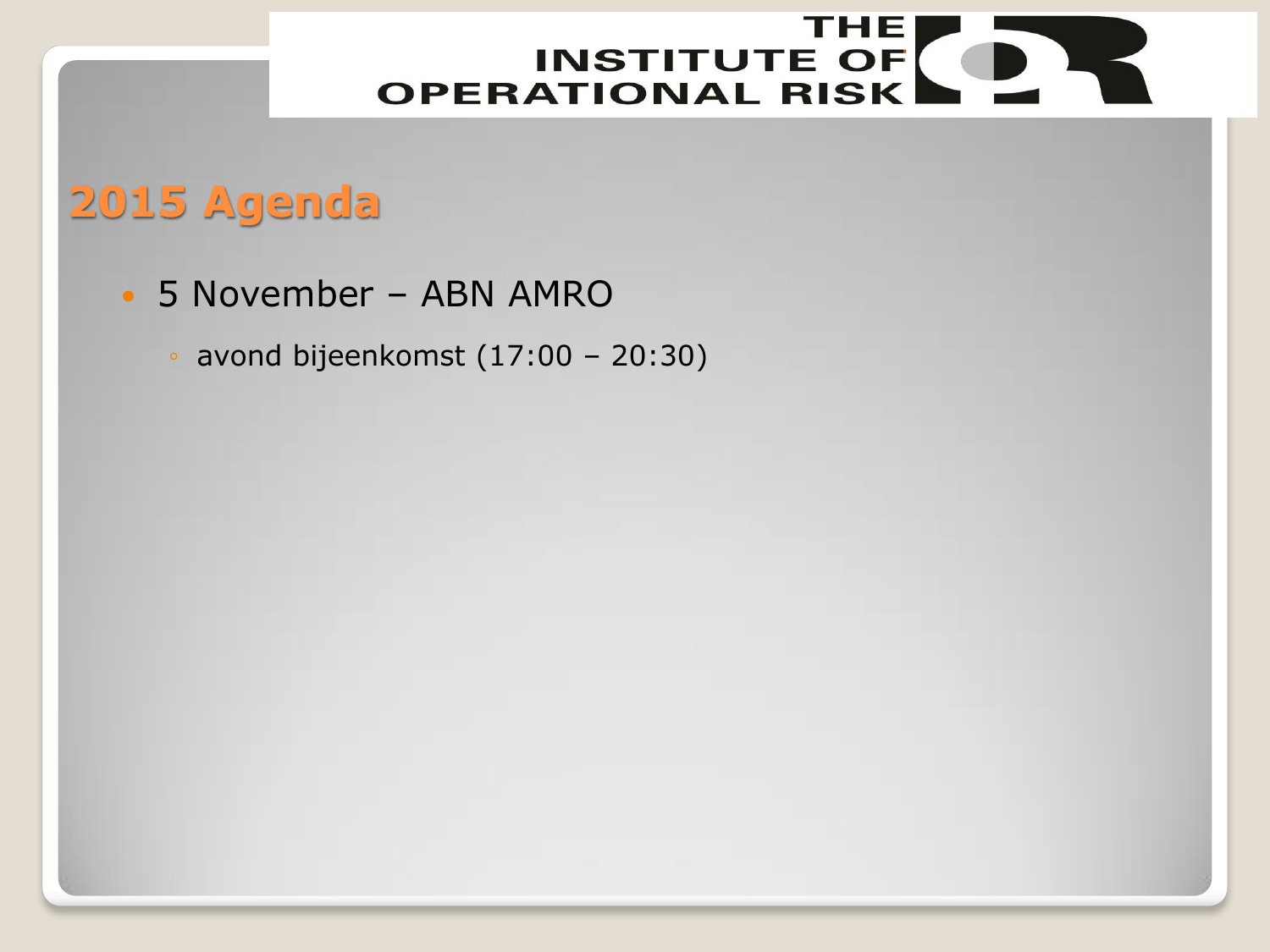#### **Dutch IOR Chapter – Core team**

| <b>Alex Dowdalls</b>      | AXVECO and Local Chapter Head |
|---------------------------|-------------------------------|
| Dim Krauwer               | <b>ABN AMRO</b>               |
| Dick van Male             | <b>ING Bank</b>               |
| <b>Fulco Neijmeijer</b>   | <b>ACHMEA</b>                 |
| Haixia Zhu                | <b>BinckBank</b>              |
| <b>Koos Vegting</b>       | KasBank                       |
| <b>Marca Schotgerrits</b> | Rabobank                      |
| Paul van Dijk             | <b>Marsh Netherlands</b>      |
| Radboud Lubbers           | De Koene Raadgever            |

*Please find a core team member during the borrel and say hello!*